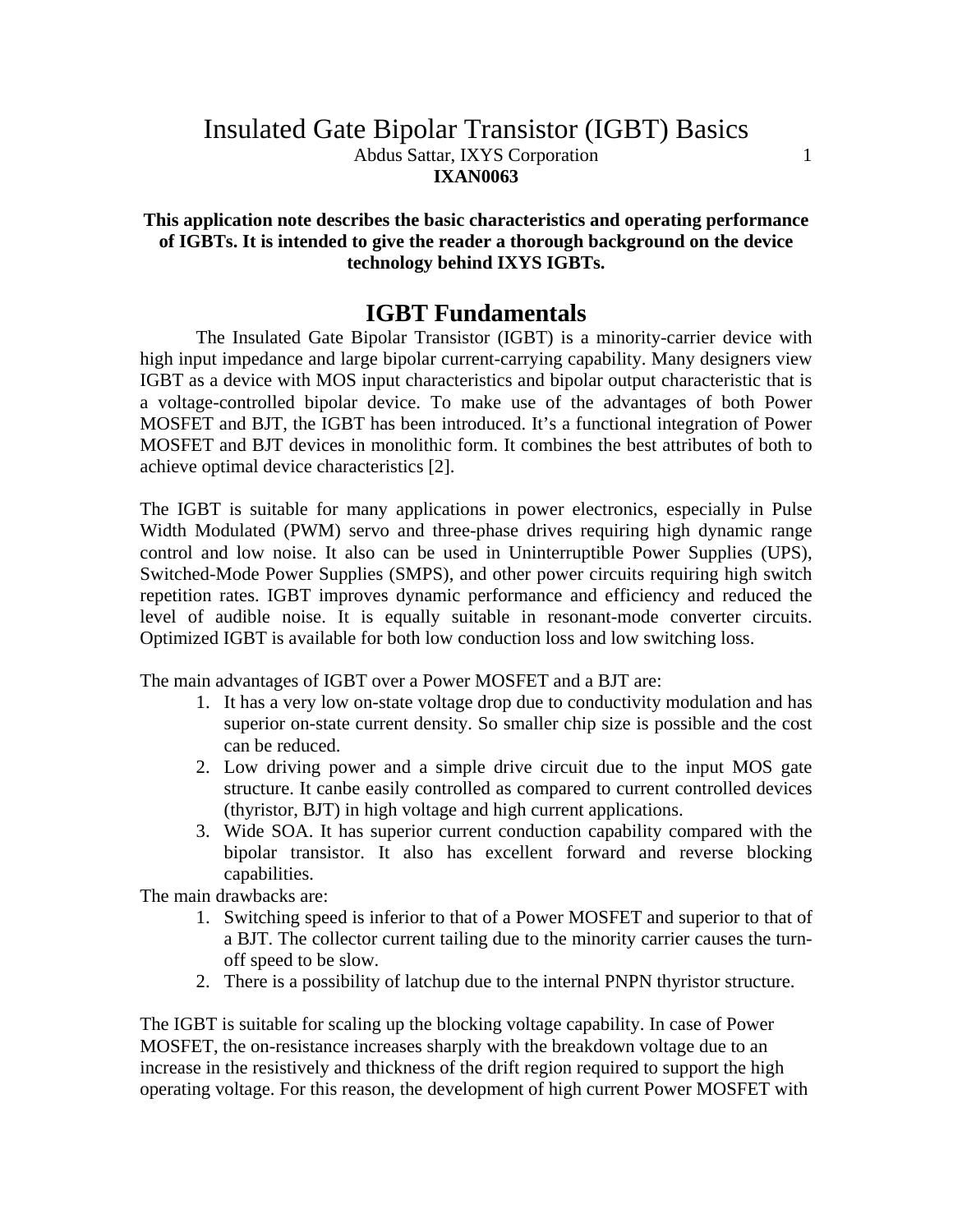Abdus Sattar, IXYS Corporation 2

#### **IXAN0063**

high-blocking voltage rating is normally avoided. In contrast, for the IGBT, the drift region resistance is drastically reduced by the high concentration of injected minority carriers during on-state current conduction. The forward drop from the drift region becomes dependent upon its thickness and independent of its original resistivity.

### **Basic Structure**

The basic schematic of a typical N-channel IGBT based upon the DMOS process is shown in Figure 1. This is one of several structures possible for this device. It is evident that the silicon cross-section of an IGBT is almost identical to that of a vertical Power MOSFET except for the  $P^+$  injecting layer. It shares similar MOS gate structure and P wells with  $N^+$  source regions. The  $N^+$  layer at the top is the source or emitter and the  $P^+$  layer at the bottom is the drain or collector. It is also feasible to make P-channel IGBTs and for which the doping profile in each layer will be reversed. IGBT has a parasitic thyristor comprising the four-layer NPNP structure. Turn-on of this thyristor is undesirable.



**Figure 1**: Schematic view of a generic N-channel IGBT [2]

Some IGBTs, manufactured without the  $N^+$  buffer layer, are called non-punch through (NPT) IGBTs whereas those with this layer are called punch-through (PT) IGBTs. The presence of this buffer layer can significantly improve the performance of the device if the doping level and thickness of this layer are chosen appropriately. Despite physical similarities, the operation of an IGBT is closer to that of a power BJT than a power MOSFET. It is due to the  $P^+$  drain layer (injecting layer) which is responsible for the minority carrier injection into the N-drift region and the resulting conductivity modulation.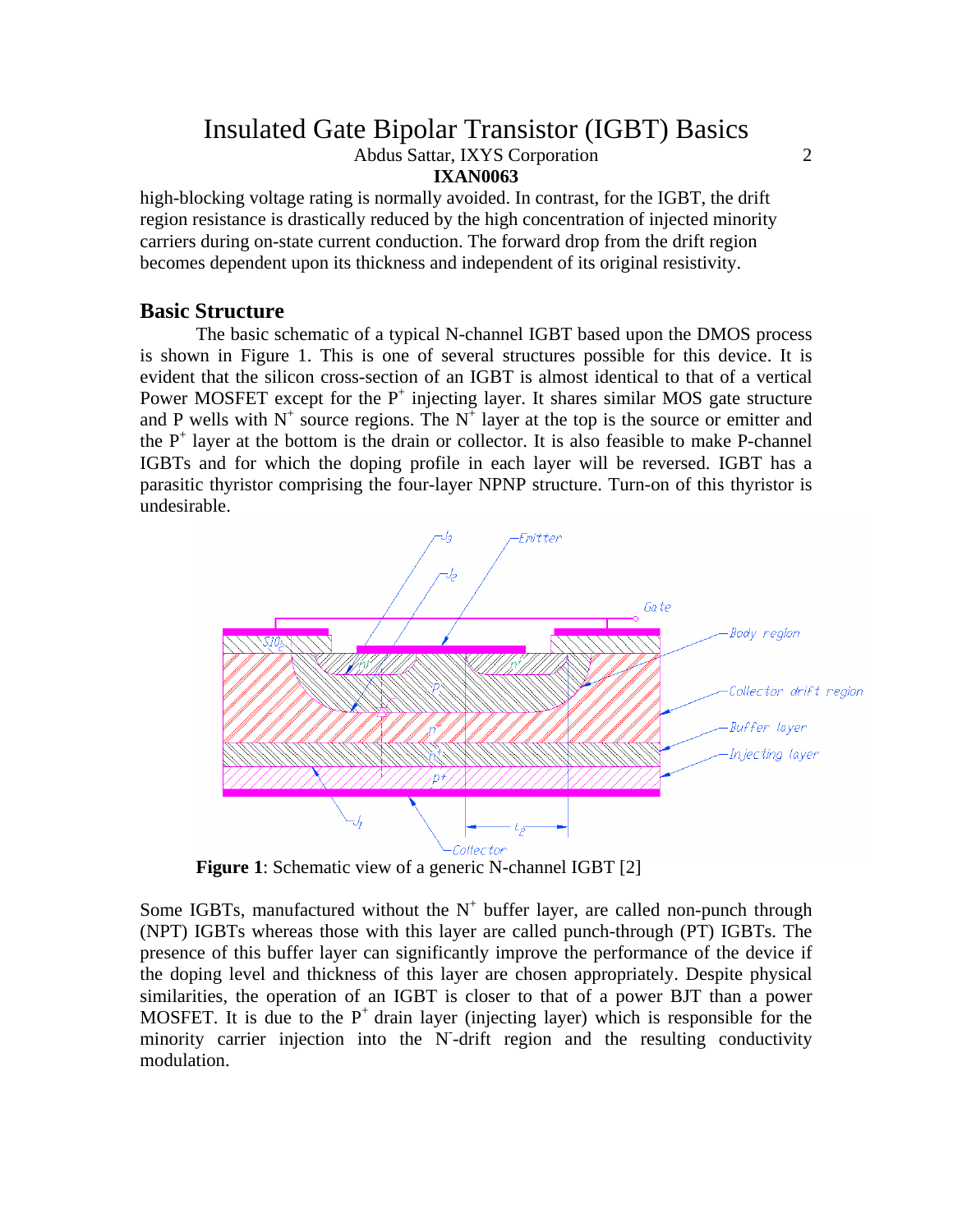### Insulated Gate Bipolar Transistor (IGBT) Basics Abdus Sattar, IXYS Corporation 3 **IXAN0063**



**Figure 2**: Equivalent circuit model of an IGBT [2]

Based on the structure, a simple equivalent circuit model of an IGBT can be drawn as shown in Figure 2. It contains MOSFET, JFET, NPN and PNP transistors. The collector of the PNP is connected to the base of the NPN and the collector of the NPN is connected to the base of the PNP through the JFET. The NPN and PNP transistors represent the parasitic thyristor which constitutes a regenerative feedback loop. The resistor  $R_B$ represents the shorting of the base-emitter of the NPN transistor to ensure that the thyristor does not latch up, which will lead to the IGBT latchup. The JFET represents the constriction of current between any two neighboring IGBT cells. It supports most of the voltage and allows the MOSFET to be a low voltage type and consequently have a low  $R_{DS(on)}$  value. A circuit symbol for the IGBT is shown in Figure 3. It has three terminals called Collector  $(C)$ , Gate  $(G)$  and Emitter  $(E)$ .



**Figure 3**: IGBT Circuit Symbol

IXYS has developed both NPT and PT IGBTs. The physical constructions for both of them are shown in Figure 4. As mentioned earlier, the PT structure has an extra buffer layer which performs two main functions: (i) avoids failure by punch-through action because the depletion region expansion at applied high voltage is restricted by this layer, (ii) reduces the tail current during turn-off and shortens the fall time of the IGBT because the holes are injected by the  $P^+$  collector partially recombine in this layer. The NPT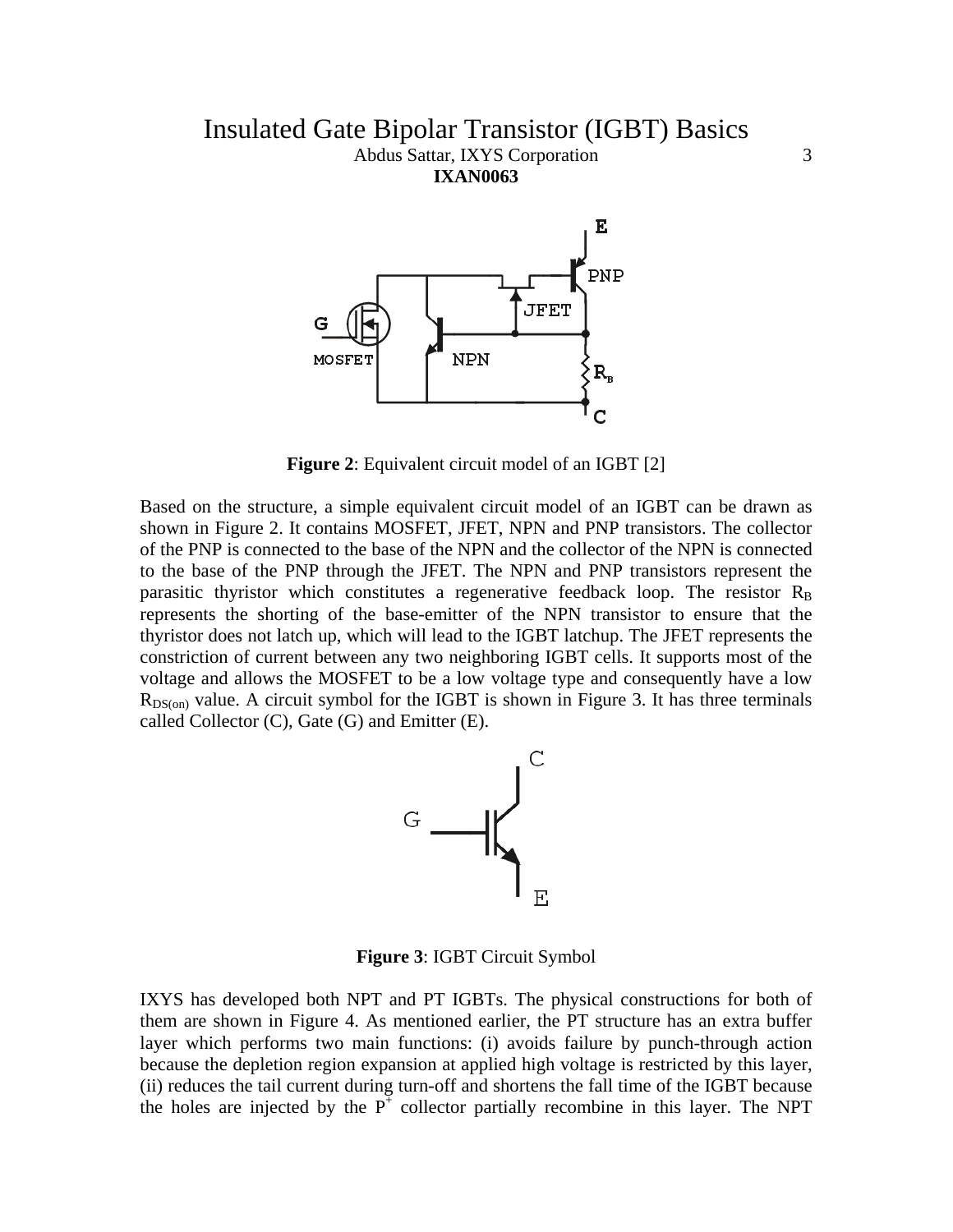Abdus Sattar, IXYS Corporation 4

#### **IXAN0063**

IGBTs, which have equal forward and reverse breakdown voltage, are suitable for AC applications. The PT IGBTs, which have less reverse breakdown voltage than the forward breakdown voltage, are applicable for DC circuits where devices are not required to support voltage in the reverse direction.



**Figure 4**: Structure (a) NPT-IGBT and (b) PT-IGBT [2]

|                            | <b>NPT</b>                                 | PT                                       |
|----------------------------|--------------------------------------------|------------------------------------------|
| <b>Switching Loss</b>      | <b>Medium</b>                              | Low                                      |
|                            | Long, low amplitude tail current.          | Short tail current                       |
|                            | Moderate increase in $E_{\text{off}}$ with | Significant increase in $E_{\text{off}}$ |
|                            | temperature                                | with temperature                         |
| <b>Conduction Loss</b>     | <b>Medium</b>                              | Low                                      |
|                            | Increases with temperature                 | Flat to slight decrease with             |
|                            |                                            | temperature                              |
| Paralleling                | <b>Easy</b>                                | <b>Difficult</b>                         |
|                            | Optional sorting                           | Must sort on $V_{CE(on)}$                |
|                            | Recommend share heat                       |                                          |
| <b>Short-Circuit Rated</b> | Yes                                        | <b>Limited</b>                           |
|                            |                                            | High gain                                |

### Table 1: Characteristics Comparison of NPT and PT IGBTs: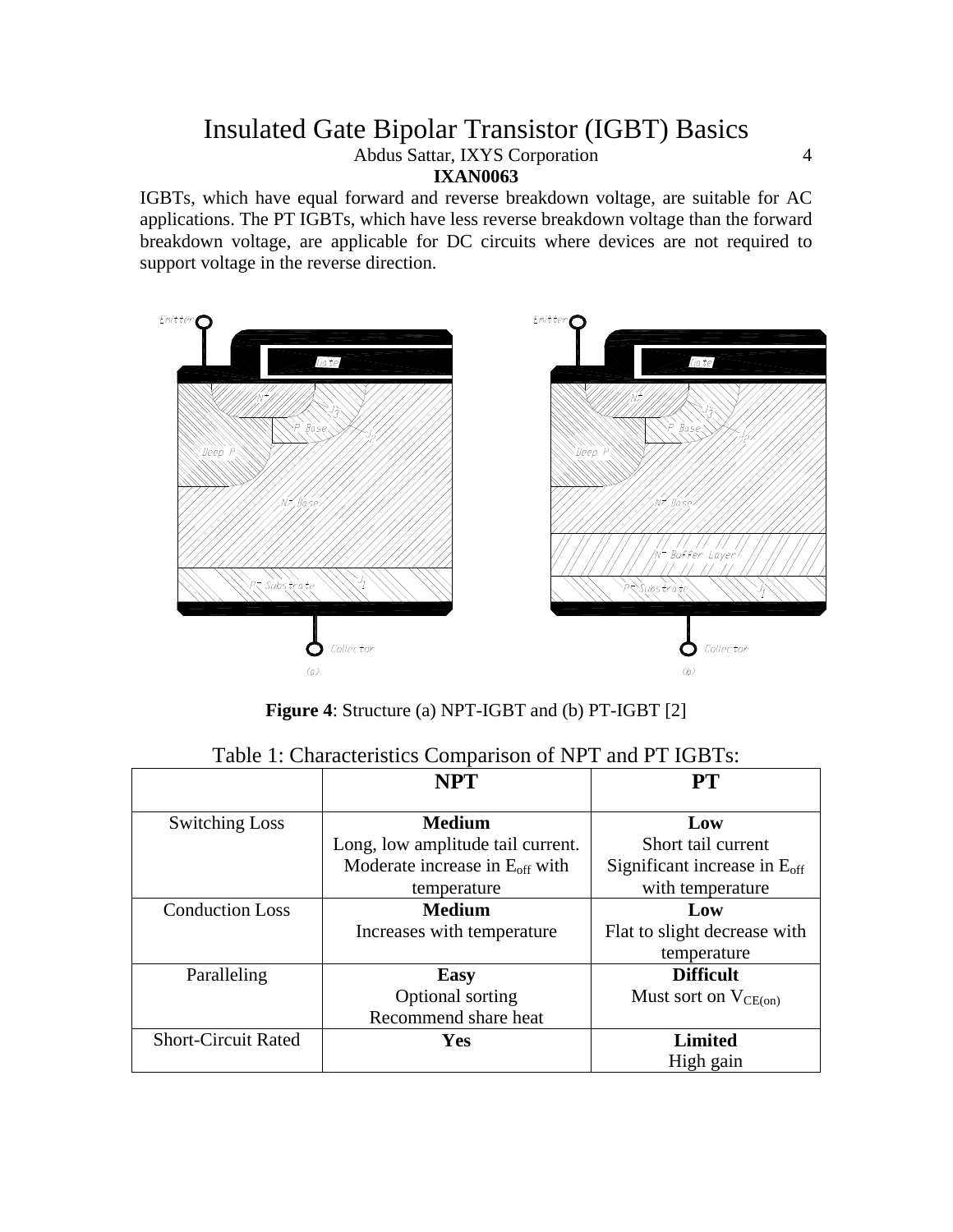Abdus Sattar, IXYS Corporation 5

#### **IXAN0063**

## **Operation Modes**

### **Forward-Blocking and Conduction Modes**

When a positive voltage is applied across the collector-to-emitter terminal with gate shorted to emitter shown in Figure 1**,** the device enters into forward blocking mode with junctions J1 and J3 are forward-biased and junction J2 is reverse-biased. A depletion layer extends on both-sides of junction J2 partly into P-base and N-drift region.

An IGBT in the forward-blocking state can be transferred to the forward conducting state by removing the gate-emitter shorting and applying a positive voltage of sufficient level to invert the Si below gate in the P base region. This forms a conducting channel which connects the  $N^+$  emitter to the N-drift region. Through this channel, electrons are transported from the  $N^+$  emitter to the N-drift. This flow of electrons into the N-drift lowers the potential of the N-drift region whereby the  $P^+$  collector/ N-drift becomes forward-biased. Under this forward-biased condition, a high density of minority carrier holes is injected into the N-drift from the  $P^+$  collector. When the injected carrier concentration is very much larger the background concentration, a condition defined as a plasma of holes builds up in the N-drift region. This plasma of holes attracts electrons from the emitter contact to maintain local charge neutrality. In this manner, approximately equal excess concentrations of holes and electrons are gathered in the N- drift region. This excess electron and hole concentrations drastically enhance the conductivity of N-drift region. This mechanism in rise in conductivity is referred to as the conductivity modulation of the N- -drift region.

#### **Reverse-Blocking Mode**

When a negative voltage is applied across the collector-to-emitter terminal shown in Figure 1, the junction J1 becomes reverse-biased and its depletion layer extends into the N- -drift region. The break down voltage during the reverse-blocking is determined by an open-base BJT formed by the  $P^+$  collector/ N-drift/P-base regions. The device is prone to punch-through if the N- -drift region is very lightly-doped. The desired reverse voltage capability can be obtained by optimizing the resistivity and thickness of the N-drift region.

The width of the N-drift region that determines the reverse voltage capability and the forward voltage drop which increases with increasing width can be determined by

$$
d_1 = \sqrt{\frac{2\varepsilon_o \varepsilon_s V_m}{qN_D}} + L_p \tag{1}
$$

Where,

 $L<sub>P</sub>$  = Minority carrier diffusion length  $V_m$  = Maximum blocking voltage  $\varepsilon$ <sup>*c*</sup> = Permittivity of free space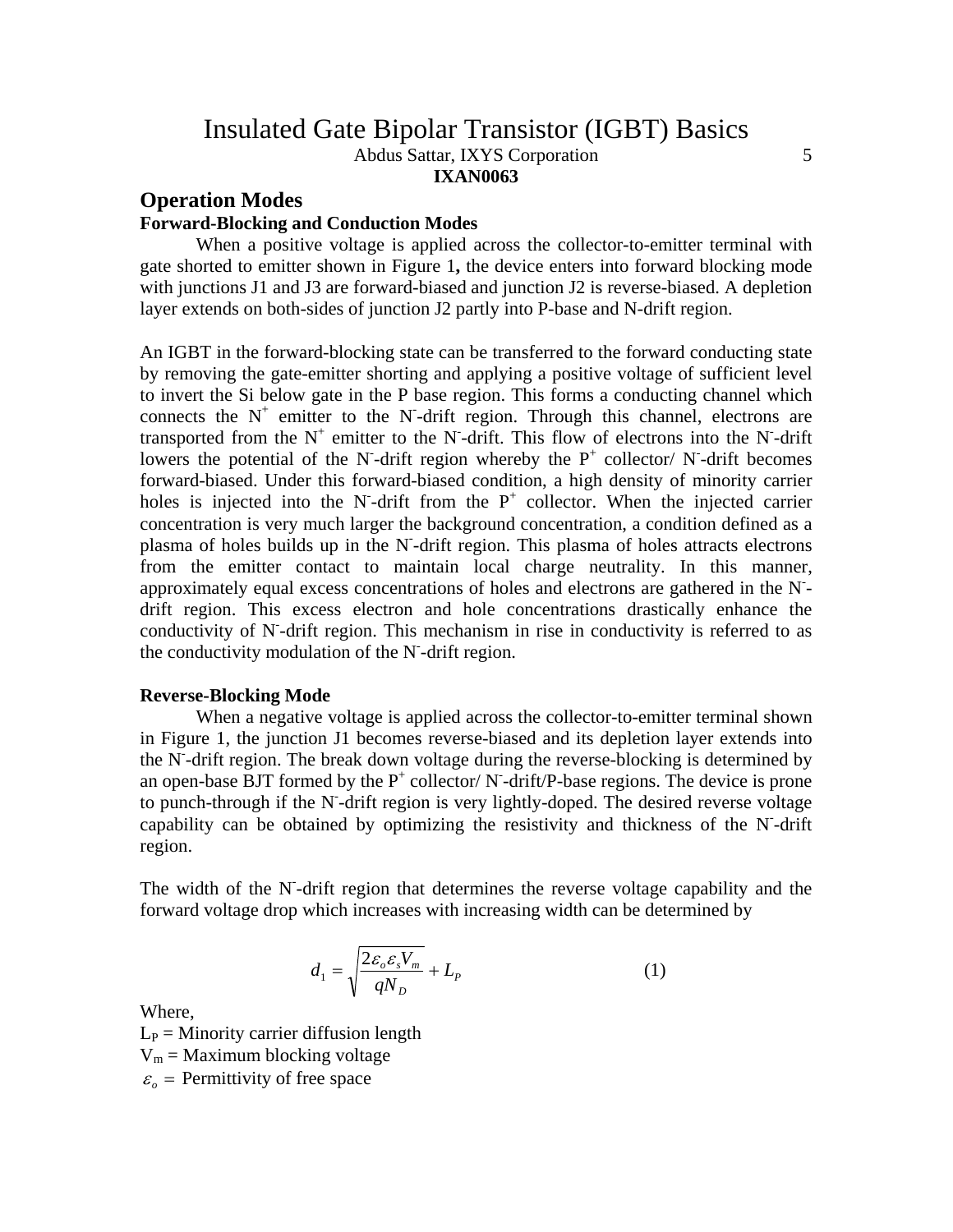Abdus Sattar, IXYS Corporation 6

**IXAN0063** 

 $\varepsilon$ <sub>s</sub> = Dielectric constant of Si

 $q =$ Electronic charge

 $N_D$  = Doping concentration of N-drift region

Note: Reverse blocking IGBT is rare and in most applications, an anti-parallel diode (FRED) is used.

### **Output Characteristics**

The plot for forward output characteristics of an NPT-IGBT is shown in Figure 5. It has a family of curves, each of which corresponds to a different gate-to-emitter voltage  $(V_{GE})$ . The collector current  $(I_C)$  is measured as a function of collector-emitter voltage  $(V_{CE})$ with the gate-emitter voltage  $(V_{GE})$  constant.



**Figure 5:** Output I-V characteristics of an NPT-IGBT [IXSH 30N60B2D1] [3]

A distinguishing feature of the characteristics is the 0.7V offset from the origin. The entire family of curves is translated from the origin by this voltage magnitude. It may be recalled that with a  $P^+$  collector, an extra P-N junction has been incorporated in the IGBT structure. This P-N junction makes its function fundamentally different from the power MOSFET.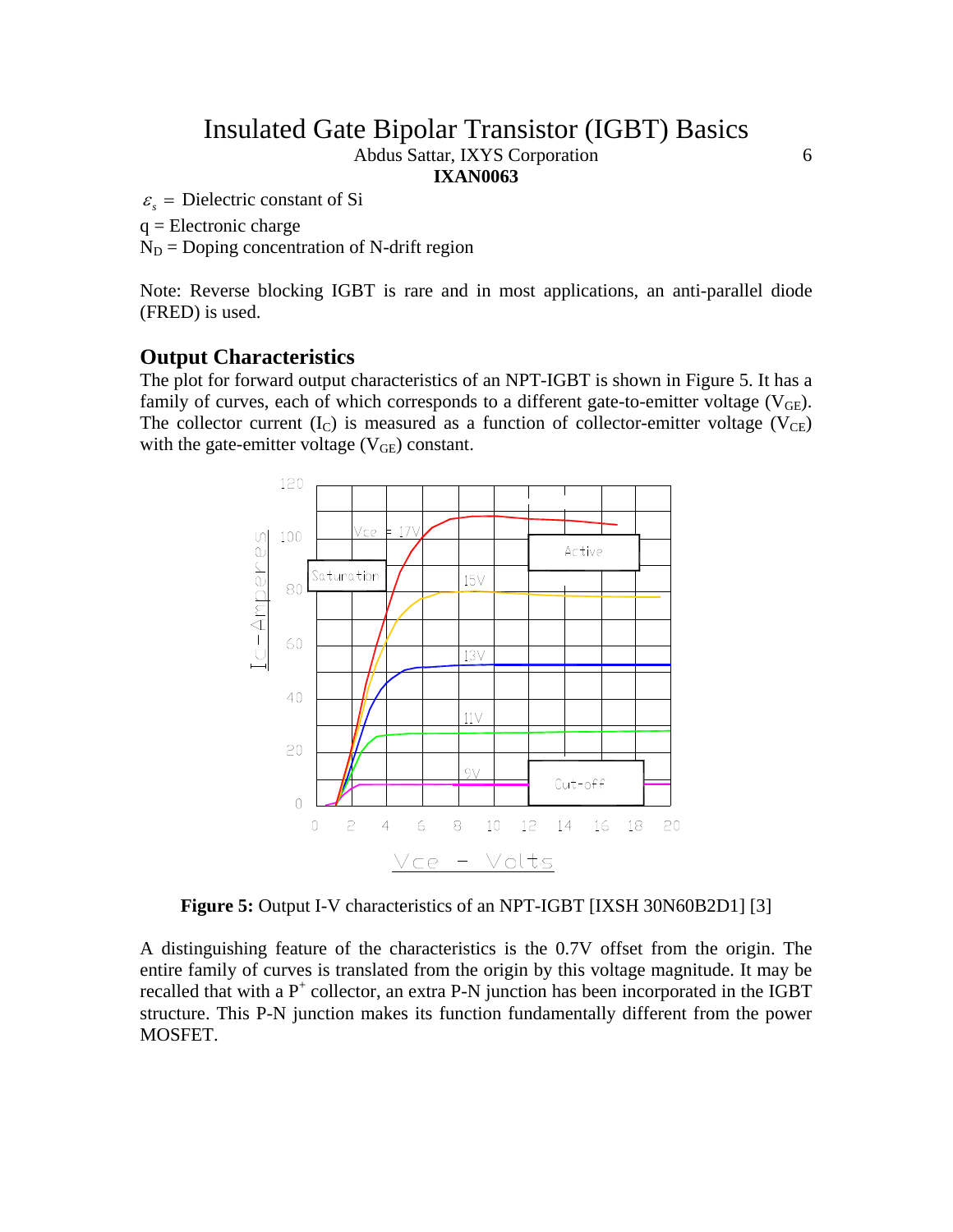## Insulated Gate Bipolar Transistor (IGBT) Basics Abdus Sattar, IXYS Corporation 7 **IXAN0063**

### **Transfer Characteristics**

 $\vdash$ 

The transfer characteristic is defined as the variation of  $I_{CE}$  with  $V_{GE}$  values at different temperatures, namely,  $25^{\circ}$ C,  $125^{\circ}$ C, and  $-40^{\circ}$ C. A typical transfer characteristic is shown in Figure 6. The gradient of transfer characteristic at a given temperature is a measure of the transconductance  $(g_{fs})$  of the device at that temperature.

$$
8 f_s - \frac{8 f_{0}}{\partial V_{GE}} |V_{CE} = constant
$$
\n
$$
110
$$
\n
$$
110
$$
\n
$$
100
$$
\n
$$
10
$$
\n
$$
10
$$
\n
$$
10
$$
\n
$$
10
$$
\n
$$
10
$$
\n
$$
10
$$
\n
$$
10
$$
\n
$$
10
$$
\n
$$
10
$$
\n
$$
10
$$
\n
$$
10
$$
\n
$$
11
$$
\n
$$
12
$$
\n
$$
13
$$
\n
$$
14
$$
\n
$$
16
$$
\n
$$
18
$$

$$
g_{fs} = \frac{\partial I_C}{\partial V_{GE}} \Big|_{V_{CE} = Constan t}
$$
 (2)

**Figure 6**: IGBT Transfer Characteristics [IXSH30N60B2]

Vge - Volts

A large  $g_{fs}$  is desirable to obtain a high current handling capability with low gate drive voltage. The channel and gate structures dictate the  $g_{fs}$  value. Both  $g_{fs}$  and  $R_{DS(0n)}$  (onresistance of IGBT) are controlled by the channel length which is determined by the difference in diffusion depths of the P base and  $N^+$  emitter. The point of intersection of the tangent to the transfer characteristic determines the threshold voltage ( $V_{GE(th)}$ ) of the device.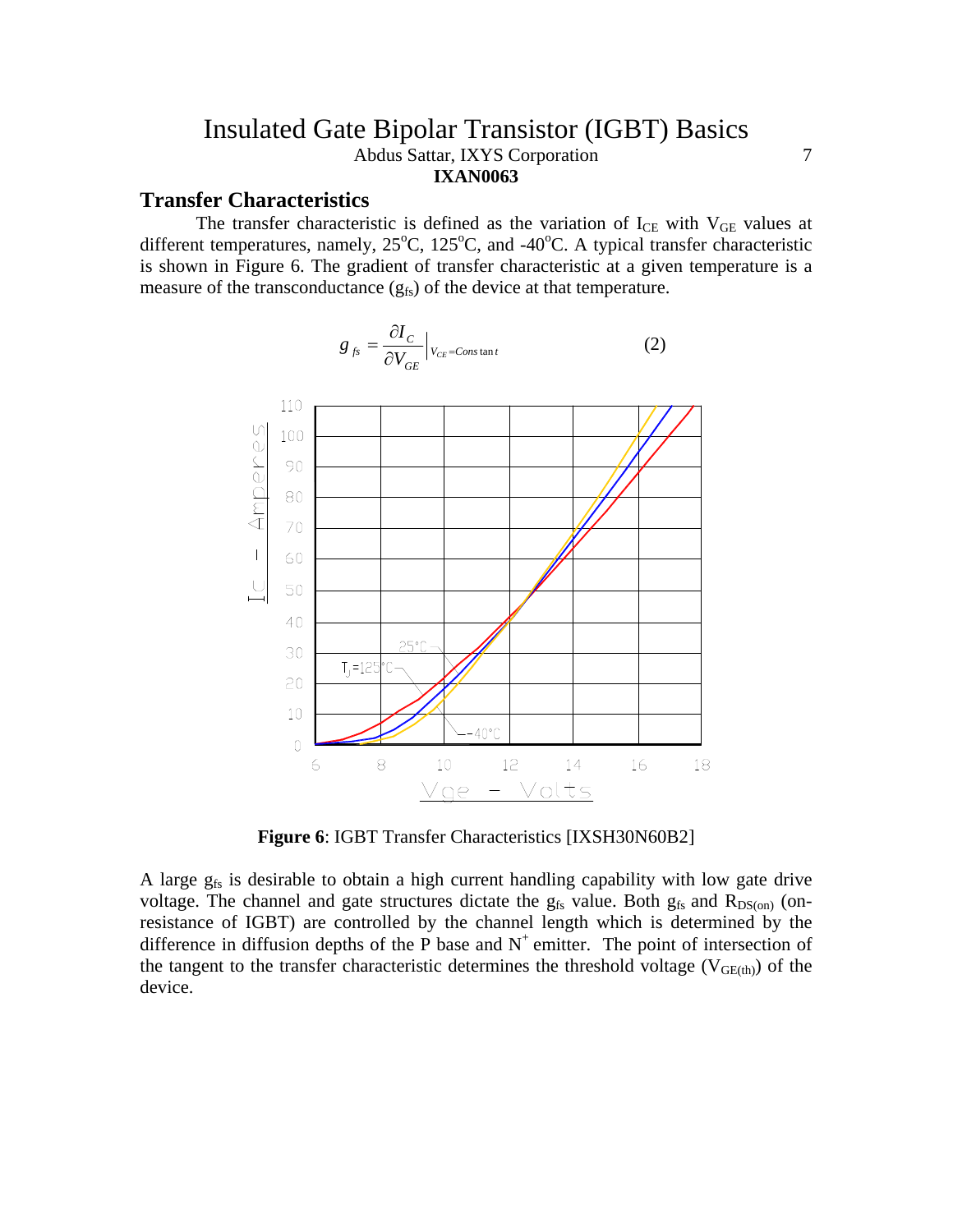## Insulated Gate Bipolar Transistor (IGBT) Basics Abdus Sattar, IXYS Corporation 8 **IXAN0063**



**Figure 7:** Transconductance Characteristics of an IGBT [IXSH30N60B2]

A typical transconductance  $(g_{fs})$  vs collector current  $(I_C)$  is shown in Figure 7. The  $g_{fs}$ increases with collector current, flattening out at a peak level slowly for a range of collector currents. The gfs flattens out because the saturation phenomenon in the parasitic MOSFET decreases the base current drive of the PNP transistor.

#### **Switching Characteristics**

The switching characteristics of an IGBT are very much similar to that of a Power MOSFET. The major difference from Power MOSFET is that it has a tailing collector current due to the stored charge in the N<sup>-</sup>drift region. The tail current increases the turnoff loss and requires an increase in the dead time between the conduction of two devices in a half-bridge circuit. The Figure 8 shows a test circuit for switching characteristics and the Figure 9 shows the corresponding current and voltage turn-on and turn-off waveforms. IXYS IGBTs are tested with a gate voltage switched from +15V to 0V. To reduce switching losses, it is recommended to switch off the gate with a negative voltage  $(-15V)$ .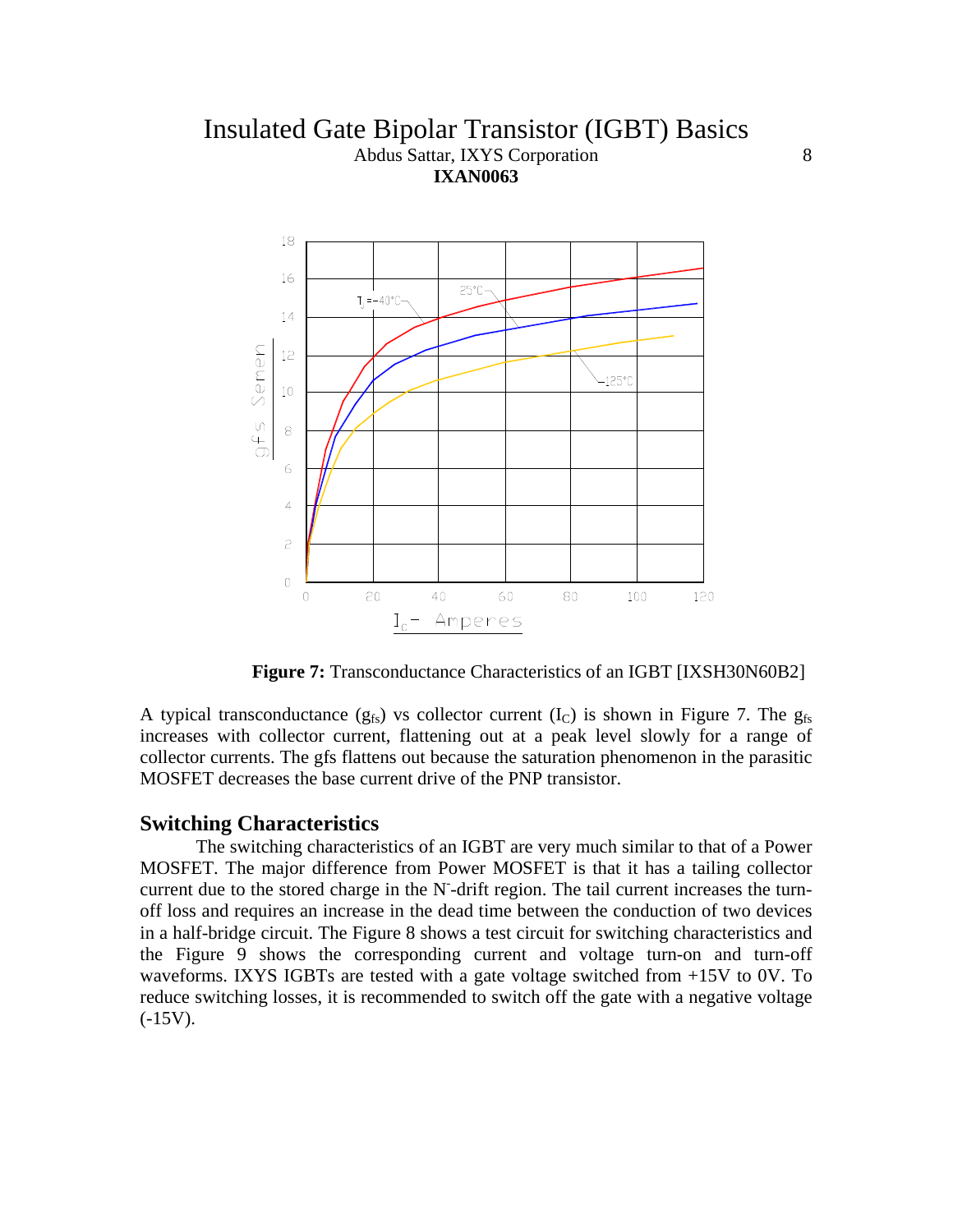

**Figure 8**: IGBT Switching Time Test Circuit

The turn-off speed of an IGBT is limited by the lifetime of the stored charge or minority carriers in the N-drift region which is the base of the parasitic PNP transistor. The base is not accessible physically thus the external means can not be applied to sweep out the stored charge from the N-drift region to improve the switching time. The only way the stored charge can be removed is by recombination within the IGBT. Traditional lifetime killing techniques or an N+ buffer layer to collect the minority charges at turn-off are commonly used to speed-up recombination time.



**Figure 9**: IGBT Current and Voltage Turn-on and Turn-off Waveforms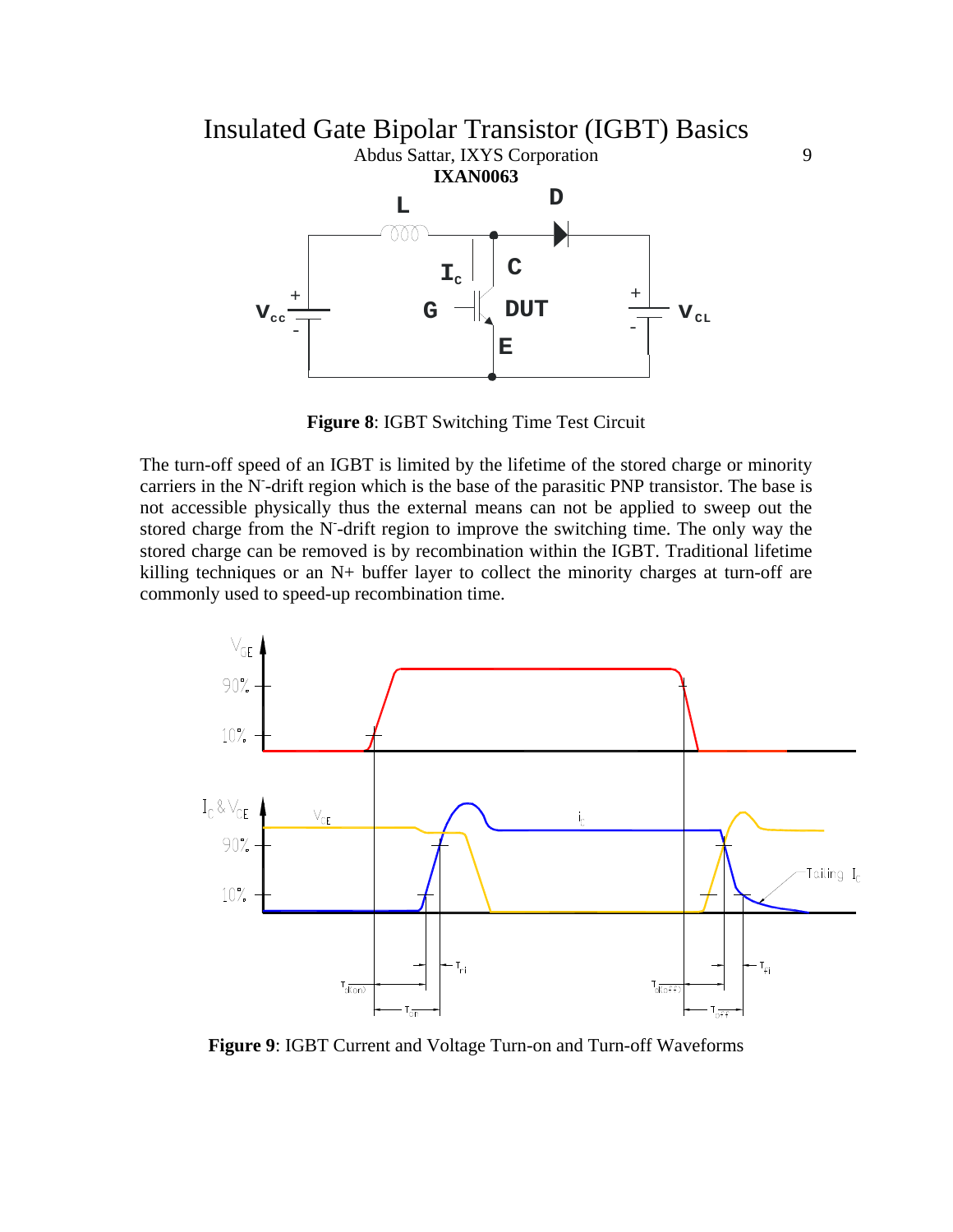Abdus Sattar, IXYS Corporation 10

#### **IXAN0063**

The turn-on energy  $E_{on}$  is defined as the integral of  $I_c$ .  $V_{CE}$  within the limit of 10%  $I_{CE}$ rise to 90%  $V_{CE}$  fall. The amount of turn on energy depends on the reverse recovery behavior of the free wheeling diode, so special attention must be paid if there is a free wheeling diode within the package of the IGBT (Co-Pack).

The turn-off energy  $E_{off}$  is defined as the integral of  $I_{C}$ .  $V_{CE}$  within the limit of 10%  $V_{CE}$ rise to 90%  $I_c$  fall.  $E_{off}$  plays the major part of total switching losses in IGBT.

#### **Latch-up**

During on-state, paths for current flow in an IGBT are shown in Figure 10. The holes are injected into the N-drift region from the  $P^+$  collector form two paths. Part of the holes disappear by recombination with electrons came from MOSFET channel. Other part of holes are attracted to the vicinity of the inversion layer by the negative charge of electrons, travel laterally through the P-body layer and develops a voltage drop in the ohmic resistance of the body. This voltage tends to forward bias the  $N^{\dagger}P$  junction and if it is large enough, substantial injection of electrons from the emitter into the body region will occur and the parasiric NPN transistor will be turned-on. If this happens, both NPN and PNP parasitic transistors will be turned-on and hence the thyristor composed of these two transistors will latch on and the latchup condition of IGBT will have occurred. Once in latchup, the gate has no control on the collector current and the only way to turn-off the IGBT is by forced commutation of the current, exactly the same as for a conventional thyristor.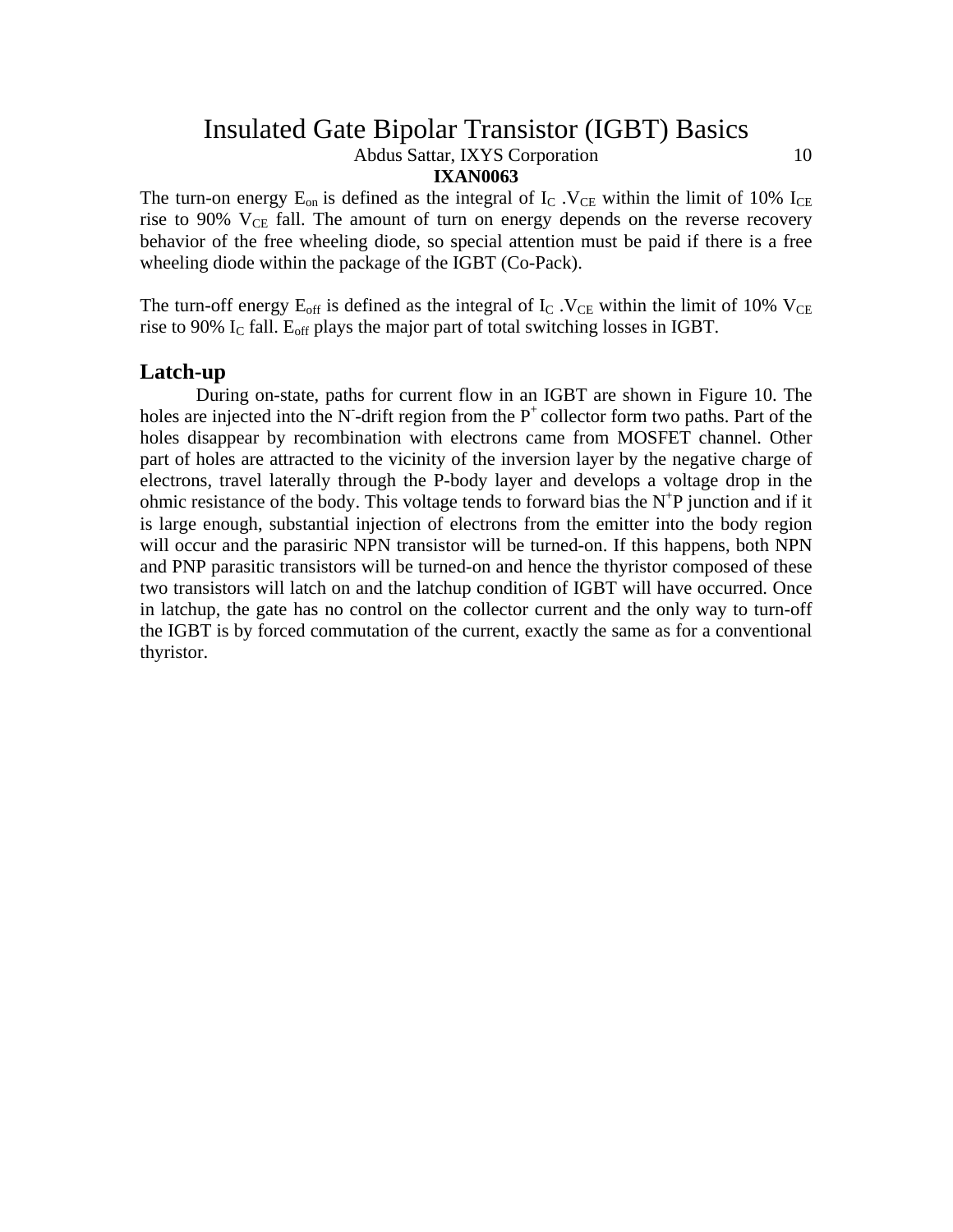## Insulated Gate Bipolar Transistor (IGBT) Basics Abdus Sattar, IXYS Corporation 11

**IXAN0063** 



**Figure 10:** ON-state current flow path of an IGBT [3]

If latchup is not terminated quickly, the IGBT will be destroyed by the excessive power dissipation. IGBT has a maximum allowable peak drain current  $(I_{CM})$  that can flow without latchup. Device manufacturers specify this current level in the datasheet. Beyond this current level, a large enough lateral voltage drop will activate thyristor and the latchup of IGBT.

## **Safe Operating Area (SOA)**

The safe operating area (SOA) is defined as the current-voltage boundary within which a power switching device can be operated without destructive failure. For IGBT, the area is defined by the maximum collector-emitter voltage  $V_{CE}$  and collector current  $I_{C}$ within which the IGBT operation must be confined to protect it from damage. The IGBT has the following types of SOA operations: forward-biased safe operating area (FBSOA), reverse-biased safe operating area (RBSOA) and short-circuit safe operating area (SCSOA).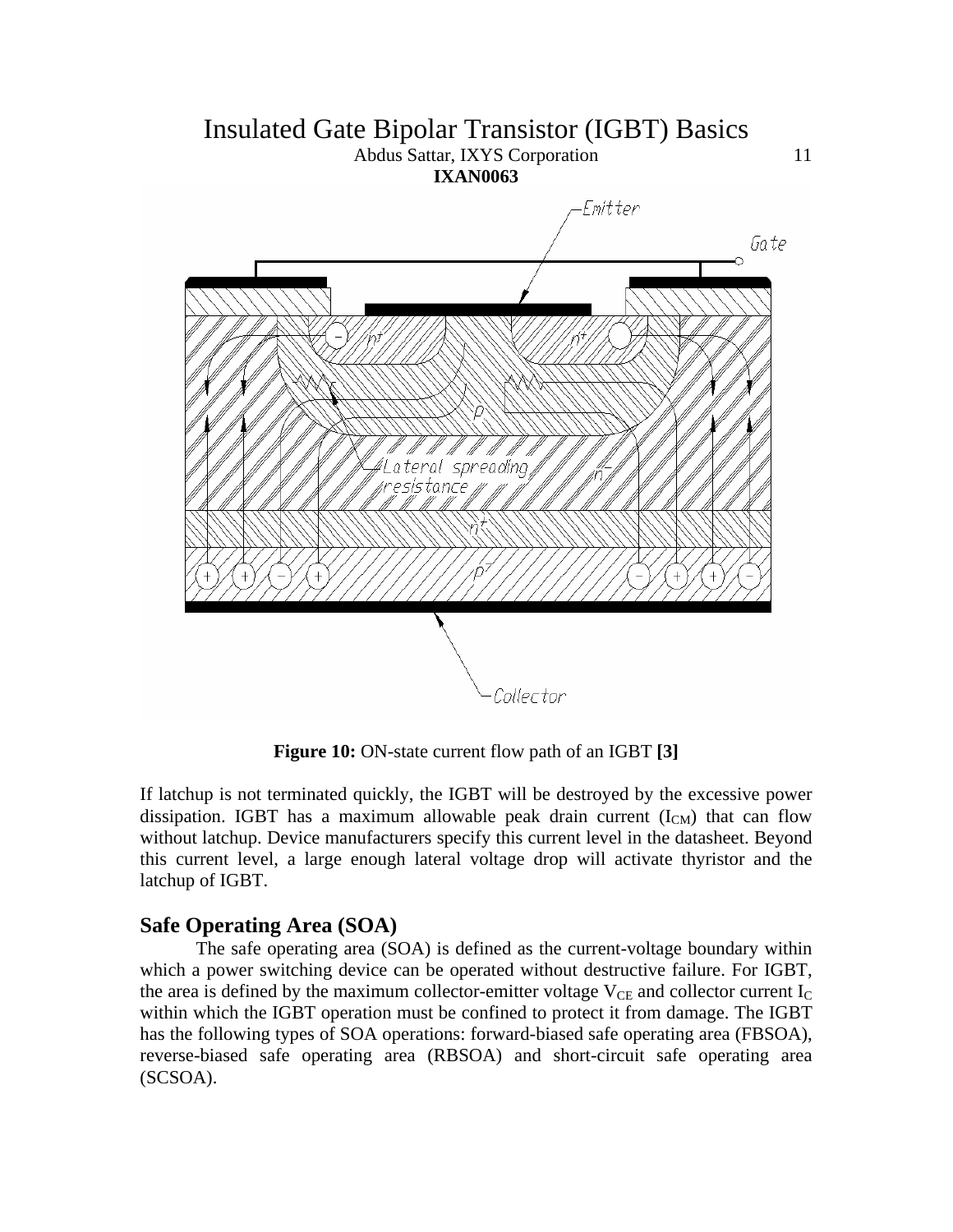Abdus Sattar, IXYS Corporation 12

**IXAN0063** 

### **Forward-Biased Safe Operating Area (FBSOA)**

The FBSOA is an important characteristic for applications with inductive loads. It is defined by the maximum collector-emitter voltage with saturated collector current. In this mode, both electrons and holes are transported through the drift region, which is supporting a high collector voltage. The electron and hole concentrations in the drift region are related to the corresponding current densities by:

$$
n = \frac{J_n}{qV_{sat,n}}
$$
\n
$$
p = \frac{J_p}{qV_{sat,p}}
$$
\n(3)

where  $V_{sat,n}$  and  $V_{sat,p}$  are the saturated drift velocities for electrons and holes, respectively. The net positive charge in the drift region is given by,

$$
N^{+} = N_{D} + \frac{J_{p}}{qV_{sat,p}} - \frac{J_{n}}{qV_{sat,n}}
$$
 (5)

This charge determines the electric field distribution in the drift region. In steady-state forward blocking condition, the drift region charge is equal to  $N<sub>p</sub>$ . In FBSOA, the net charge is much larger because the hole current density is significantly larger than the electron current density.

The breakdown voltage limit in the FBSOA is defined by

$$
BV_{SOA} = \frac{5.34 \times 10^{13}}{(N^+)^{3/4}}
$$
 (6)

#### **Reverse-Biased Safe Operating Area (RBSOA)**

The RBSOA is important during the turn-off transient. The current which can be turned-off is limited to twice the nominal current of the IGBT. This means a 1200A IGBT is able to turn-off a maximum current of 2400A. The maximum current is a function of the peak voltage which appears between collector and emitter during turn-off. The peak value of  $V_{CE}$  is the sum of the DC link voltage and the product of  $L_q dI_c / dt$ where  $L_{\sigma}$  is the stray inductance of the power circuit. The relation between maximum I<sub>C</sub> and  $V_{CE}$  can be seen in the RBSOA diagram in Figure 11 for the IGBT [IXSH30N60B2].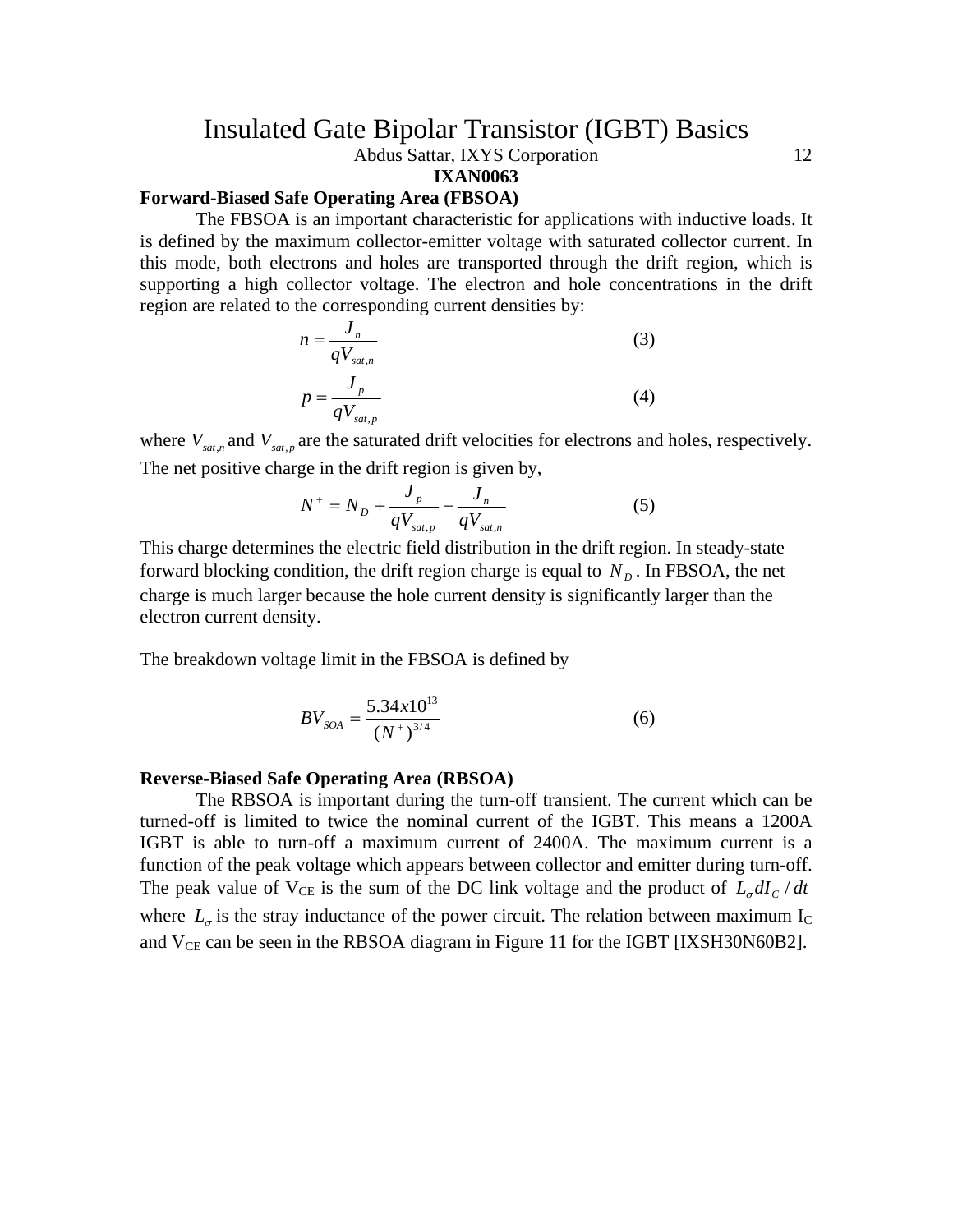

In this mode, the gate bias is at zero or at a negative value thus the current transport in the drift region occurs exclusively via the holes for an n-channel IGBT. The presence of holes adds charge to the drift region, resulting to the increase in the electric field at the Pbase/N drift region junction. The net charge in the space charge region under the RBSOA condition is given by:

$$
N^{+} = N_{D} + \frac{J_{C}}{qV_{sat,p}}
$$
 (7)

where Jc is the total collector current. The avalanche breakdown voltage for RBSOA is given by:

$$
BV_{SOA} = 5.34x10^{13} \left(\frac{J_C}{qV_{sat,p}}\right) \tag{8}
$$

#### **Short-Circuit Safe Operating Area (SCSOA)**

A very important requirement imposed on the power switching device, when used in motor control applications is that be able to turn-off safely due to a load or equipment short circuit. When a current overload occurs, collector current rises rapidly until it exceeds that which the device can sustain with the applied gate voltage. The key to survivability for the power device is to limit the current amplitude to a safe level for a period of time that is sufficiently long to allow the control circuit to detect the fault and turn the device off.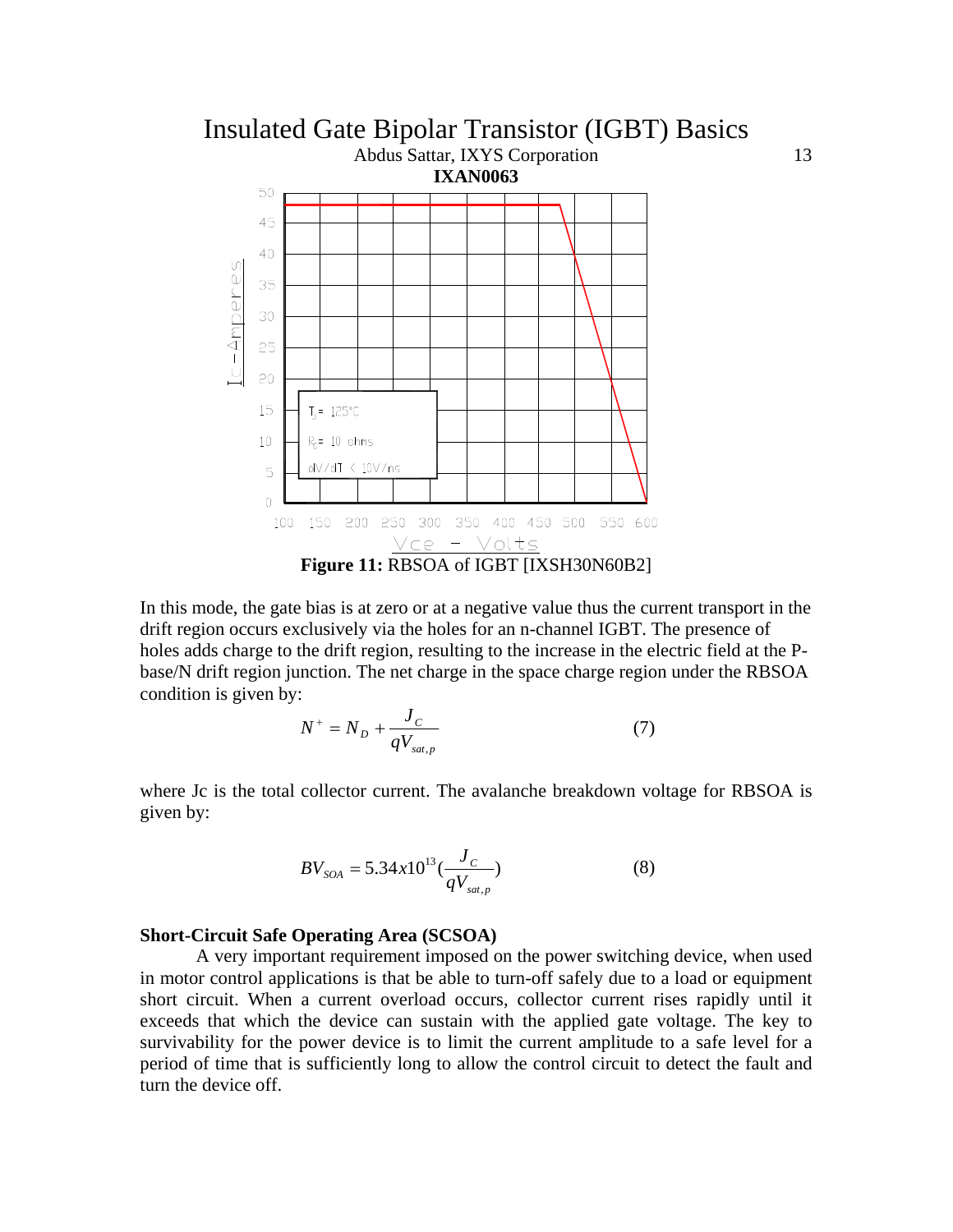Abdus Sattar, IXYS Corporation 14

**IXAN0063** 

The IGBT collector current  $I_c$  is a function of the gate-emitter voltage  $V_{GE}$  and the temperature T. The transfer characteristic of a 600V/55A IGBT in Figure 6 shows the maximum collector current  $I_C$  vs. the gate-emitter voltage  $V_{GE}$ . For  $V_{GE}$  of 15V the current is limited to a value of 80A, which is about 1.5 times the nominal value. This is very low value compared to the short circuit current which is typically 6-7 times the nominal value.



**Figure 12: SCSOA Test Circuit [3]** 

A circuit diagram for SCSOA test is shown in Figure 12. The short-circuit inductance value determines the mode of operation of the circuit. When it is in the range of  $uH$ , the operation is similar to normal switching of inductive load. When IGBT is turned on,  $V_{CE}$ drops to its saturation voltage. The IGBT is saturated and  $I_c$  is increasing with a dIc/dt of Vcc/Lsc. It is not allowed to turn-off the IGBT from the saturation region at a collector current higher than 2 times rated current because this is an operation outside the RBSOA. In case of short-circuit; it is necessary to wait until the active region is reached. The IGBT must be turned-off within 10 us to prevent destruction due to overheating.

#### **References**

[1] B. Jayant Baliga, "Power Semiconductor Devices" PWS Publishing Company, ISBN: 0-534-94098-6, 1996.

[2] Vinod Kumar Khanna, "Insulated Gate Bipolar Transistor (IGBT): Theory and Design" IEEE Press, Wiley-Interscience

[3] IXYS, "Power Semiconductors Application Notes, 2002" IXYS Corporation, 3540 Bassett Street, Santa Clara CA 95054, and Phone: 408-982-0700